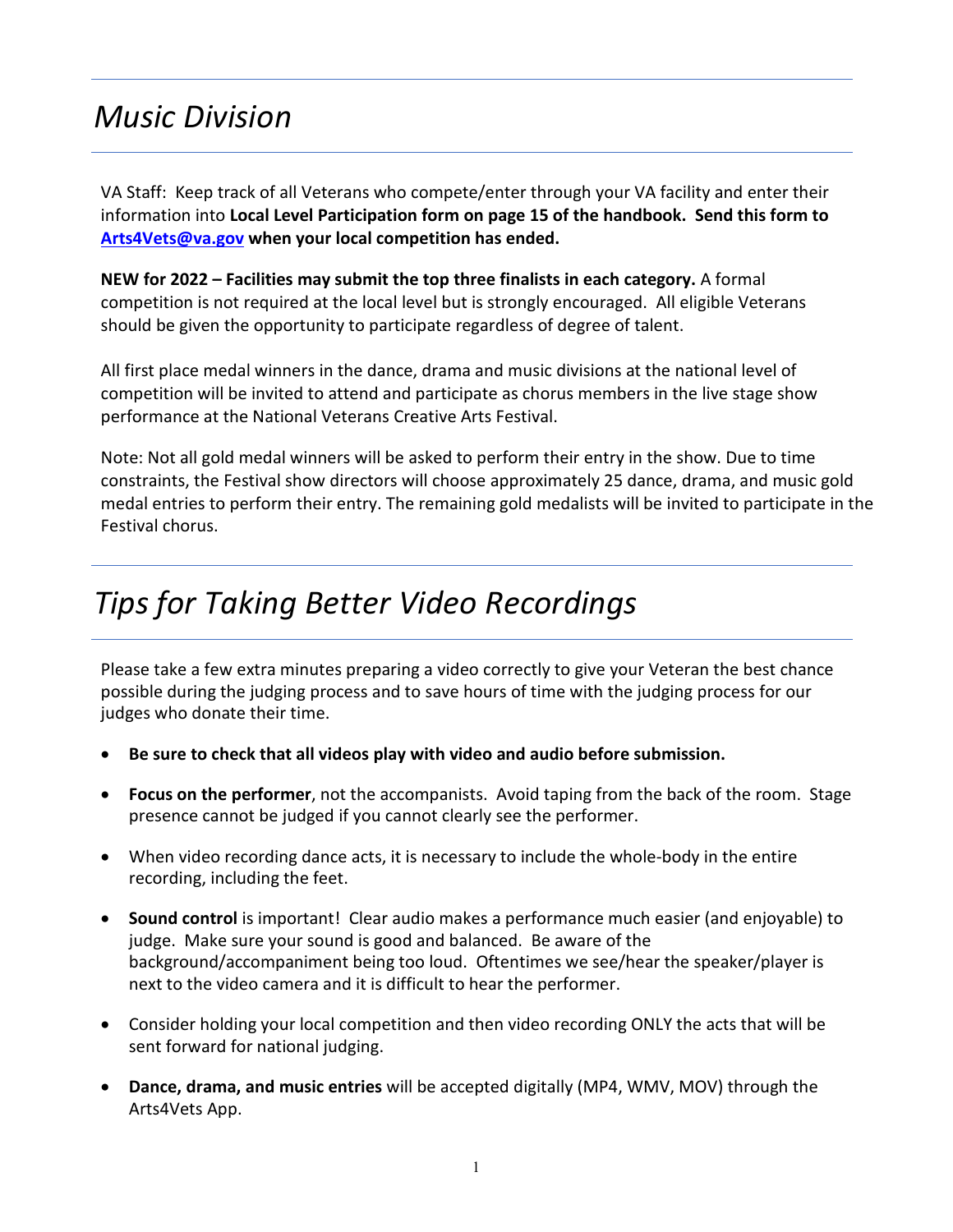• TITLE PAGE – Each entry must have a title page displayed prior to the entry being shown. The title page should include the Category and the Title of the Entry. The title page can be inserted during the editing process or it can be done manually prior to the taping. It is acceptable to hold up a handwritten sign that states the category and title of piece.

# *Music Division Rules*

- 1. All entries in the dance, drama and music divisions must be recorded after October 1, 2021.
- 2. Suggested length of performance no longer than three minutes.
- 3. Judges reserve the right to move an entry to the appropriate category or disqualify the entry if rules are not followed.
- 4. Music entries must be recorded live. No voice-over dubbing will be allowed. No lip syncing to a pre-recorded track will be allowed.
- 5. A medley of songs in an entry must be continuous/overlapping. Editing video compilations or starting/stopping songs to combine multiple songs as one entry will not be allowed.
- 6. Once an entry has placed first in the music division at the national level of competition, it is not eligible to be entered again. (Example: If a Veteran or group places first with a music selection in a category one year at the national level, the Veteran or group may not enter that specific music selection again in the competition but he may enter that category again with a different music selection.) Music entries that have not placed first at the national level of competition should not be entered more than two consecutive years.
- 7. No restrictions or qualifications shall be placed on accompanists for musicians. However, **accompanists may only accompany and not take instrumental leads or solos.** There is no limit in the number of accompanists that may be utilized in an entry as long as they are only accompanying. A band of musicians may accompany a vocal solo, vocal group, instrumental solo or instrumental group. (Example: An instrumental group entry may consist of eligible Veterans taking leads on saxophone, trumpet and guitar accompanied by non-lead taking VA staff or volunteers on piano, drums and bass.)
- 8. An original composition may be placed in categories other than original. **It is required that original vocal entries also submit the typed lyrics along with their entry paperwork.**
- 9. The **addition of staff, volunteer(s), and/or Veterans who are not eligible Veterans to any entry other than as accompanists will result in disqualification.** *Although the National Veterans Creative Arts Program recognizes the therapeutic value of participation of staff, volunteers and ineligible Veterans in groups, it is essential in keeping with the fairness of the competition that only eligible Veterans are competing against each other.*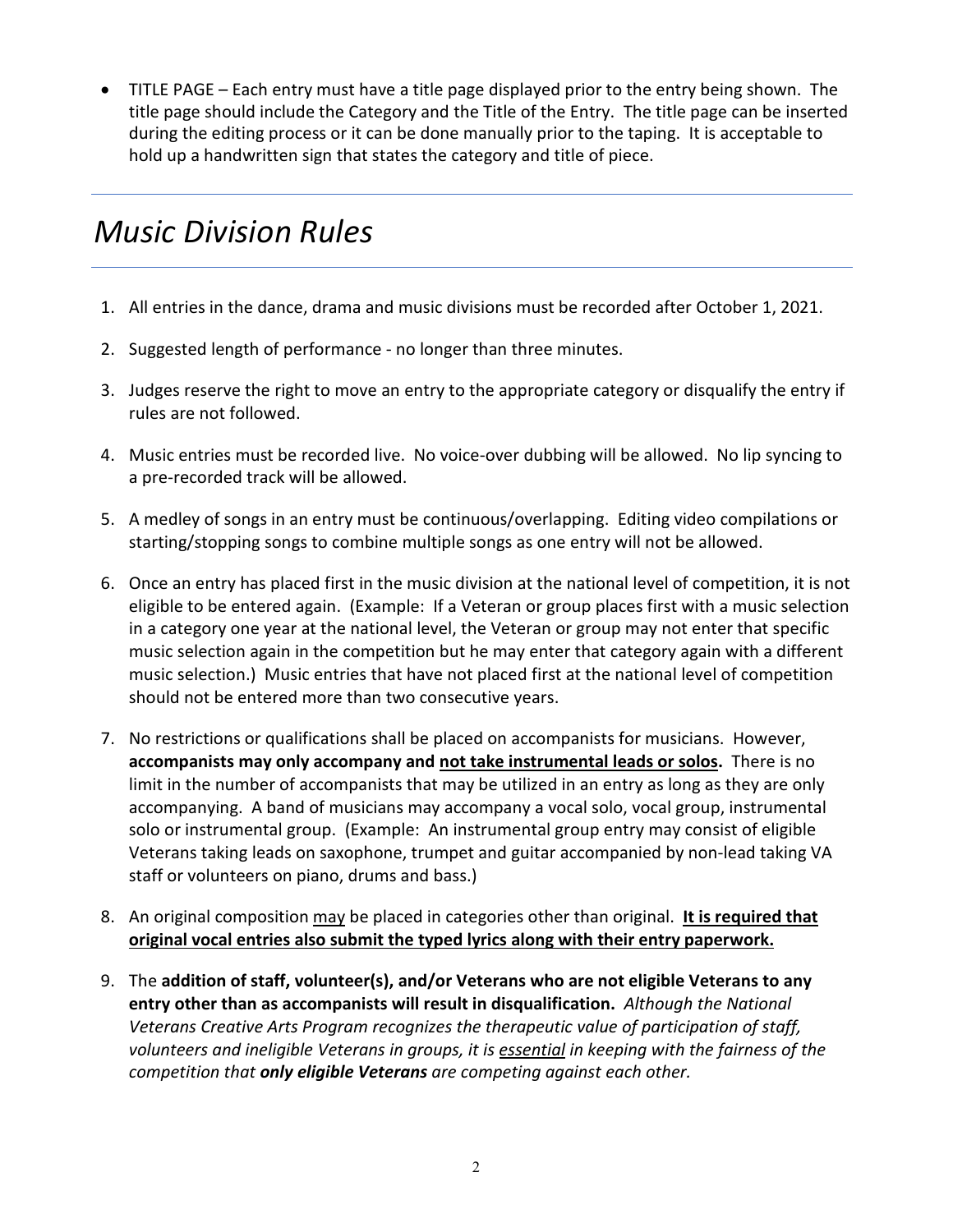- 10. Only one voice may be present to be considered a solo. Once a second voice is added the **entry becomes a group entry and singers must meet eligibility requirements.** If back-up voices are present, they must be eligible Veteran inpatients or outpatients and their inclusion would make the entry a **Vocal Group.** Back-up singing by staff, volunteers, ineligible Veterans or karaoke will result in disqualification. Karaoke tapes must not include back-up singing but must be instrumental accompaniment only. **Back-up tracks that have the Veteran's voice dubbed in, vocalizers, and harmonizers are not allowed.**
- 11. The presence of any vocalizations in an instrumental entry will eliminate that entry from competing in the instrumental category with the exception of Instrumental Drums/Percussion and the Band categories.
- 12. TITLE PAGE Each entry must have a title page displayed prior to the entry being shown. The title page should include the Category and the Title of the Entry. The title page can be inserted during the editing process or it can be done manually prior to the taping. It is acceptable to hold up a handwritten sign that states the category and title of piece.
- *Note: VA staff contact persons will be notified via E-mail with the competition results.*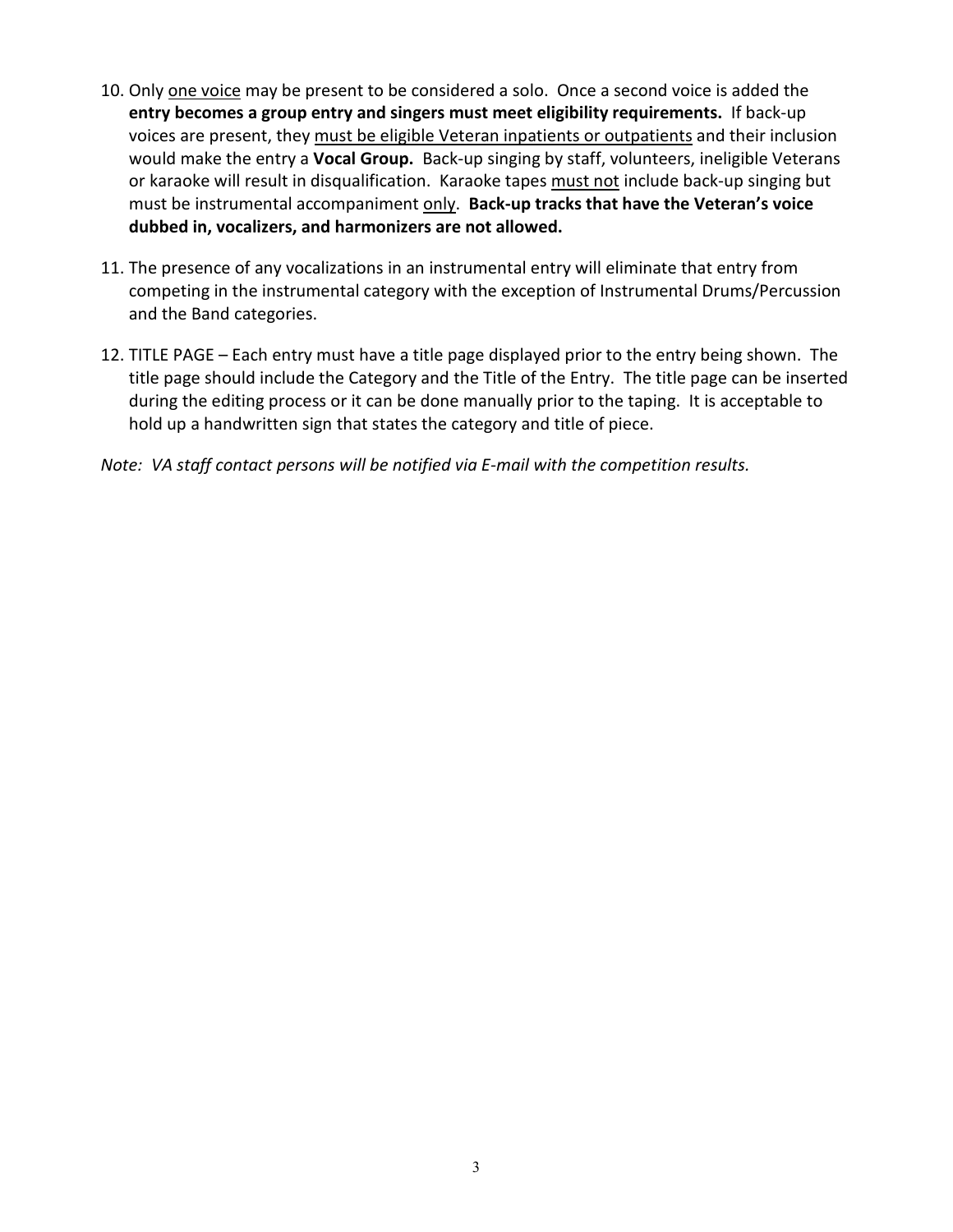# *Vocal Music Categories*

- **Vocal Solo:** One Veteran singing.
- **Vocal Group:** To meet the intent of the categories for **Vocal Group**, the group must have **more than one eligible Veteran singing.** (Example: One eligible Veteran being accompanied on instruments by other eligible Veterans does not meet the definition of a vocal group. Instead, that would be a vocal solo with accompanists.)

## **VOCAL SOLO**

- 1. **Vocal Solo Country/Folk/Bluegrass**
- 2. **Vocal Solo Pop**
- 3. **Vocal Solo Rock/Blues** Examples: Eagles, Rolling Stones, Elvis Presley, Queen, BB King, Buddy Guy, etc.

## **VOCAL GROUP**

- 4. **Vocal Group Country/Folk/Bluegrass**
- 5. **Vocal Group Pop**
- 6. **Vocal Group Rock/Blues**

### **VOCAL SOLO OR GROUP**

- 7. **Vocal Rap/Hip Hop** Solo or group.
- 8. **Vocal Classical/World/Ethnic** Solo or group. A vocal selection that reflects the music characteristics of a specific ethnicity, culture, or country. The selection should be from a culture other than that of English-speaking North America. Use of ethnic instruments as accompaniment is encouraged. This category does NOT include popular music.
- 9. **Vocal Jazz** Solo or group. Examples: Louis Armstrong, Billy Holliday, Fred Astaire, Tony Bennett, Norah Jones, Diana Krall, etc.
- 10. **Vocal R&B/Soul/Funk** Solo or group. Examples: Motown, Sam Cooke, John Legend, Al Green, James Brown, etc.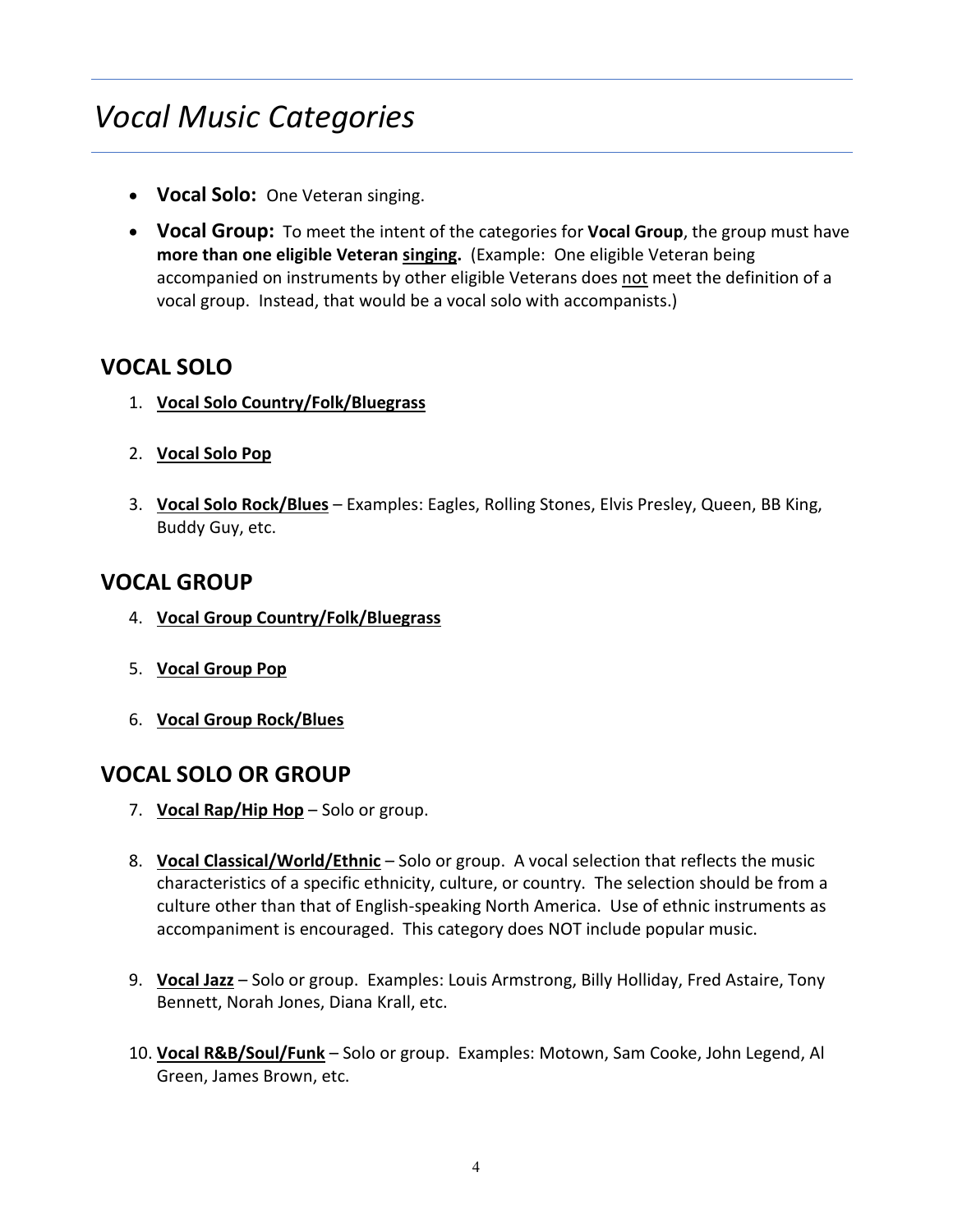- 11. **Vocal Broadway** Solo or group. Show Tunes, **not movies**. (Example: "People" would be acceptable as it is **also** from a Broadway show, not because it is from a movie. "New York, New York" would not be acceptable as it is from a 1977 Liza Minnelli movie.) *Specify the Broadway show after the title.*
- 12. **Vocal Patriotic** Solo or group.
- 13. **Vocal Spiritual** Solo or group.

## **ORIGINAL VOCAL**

Original vocal compositions composed by one or more eligible Veterans judged solely on the merits of the composition. Lyrics and music must be composed entirely by an eligible Veteran/s and that Veteran/s will be the one entered in this category. A performer or group other than the composer may perform the work, but the composer(s) should be shown on the video**. A copy of the typed lyrics must be attached to the entry form** to aid the judges in evaluating the lyrics. It is helpful to the judging process to also send lead sheets.

- 14. **Original Vocal General Topic** Solo or group.
- 15. **Original Vocal Military Experience**  Solo or group.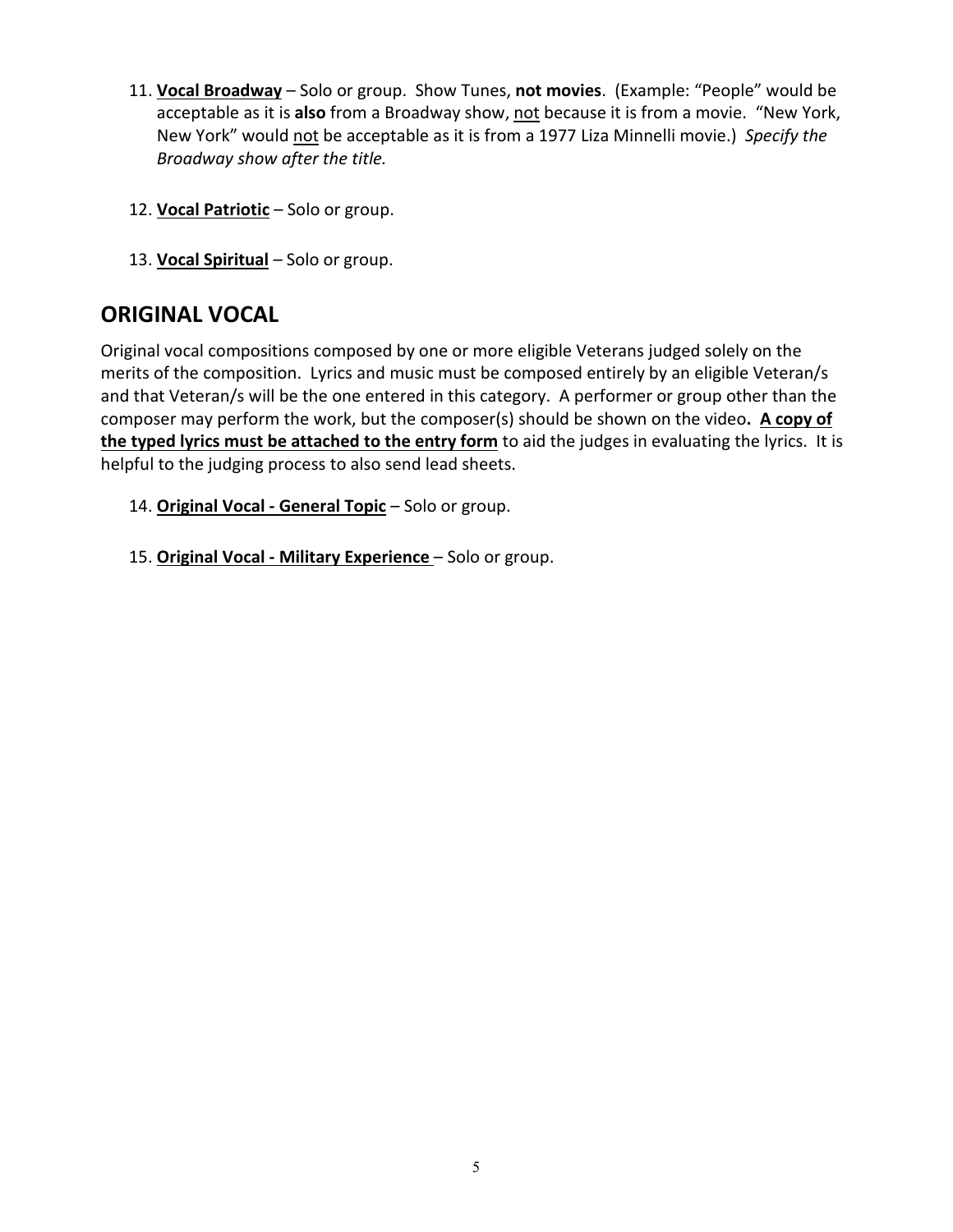# *Instrumental Music, Band, and Special Recognition Categories*

- **Instrumental Solo:** One Veteran playing
- **Instrumental Group:** To meet the intent of the categories for **Instrumental Group**, the group must have **more than one eligible Veteran performing instrumental solos/leads or make other essential contributions musically to the entry other than just accompanying.**  There are no limits to the number of accompanists in the group but care should be taken that non-eligible Veterans (i.e., staff, volunteers, Veterans who are not eligible to compete) are not performing solos/leads.

**NOTE:** The presence of any singing in an instrumental entry will eliminate that entry from competing in the instrumental category, with the exception of entries in the Instrumental Drums/Percussion and Band Categories.

## **INSTRUMENTAL SOLO**

- 16. **Instrumental Solo Country/Folk/Bluegrass**
- 17. **Instrumental Solo Pop**
- 18. **Instrumental Solo Jazz/R&B/Soul**

## **INSTRUMENTAL GROUP**

- 19. **Instrumental Group Country/Folk/Bluegrass**
- 20. **Instrumental Group Pop**
- 21. **Instrumental Group Jazz/R&B/Soul**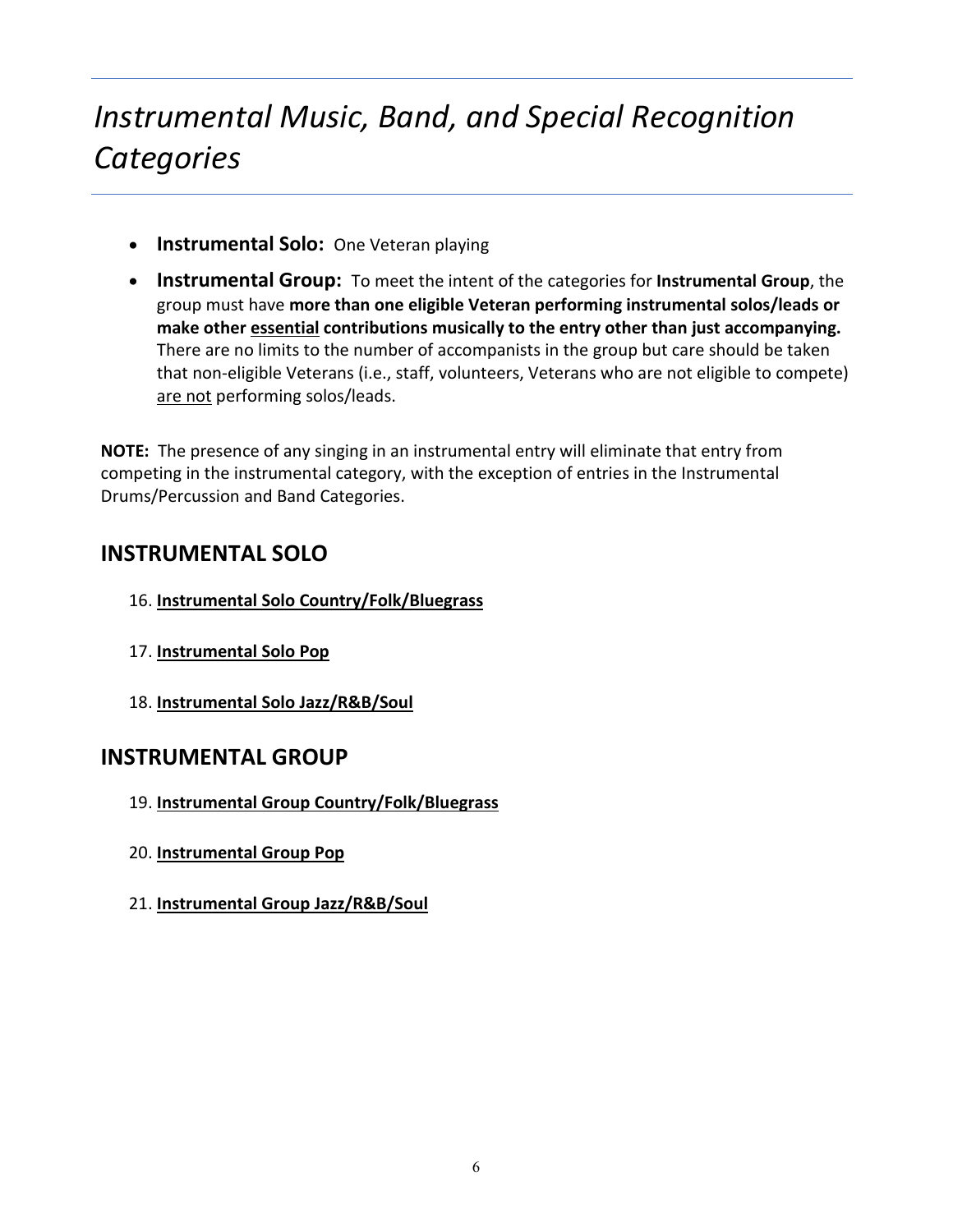## **INSTRUMENTAL SOLO OR GROUP**

- 22. **Instrumental Rock/Blues** Solo or group.
- 23. **Instrumental Broadway** Solo or group. Show Tunes, **not movies**. (Example: "People" would be acceptable as it is **also** from a Broadway show, not because it is from a movie. "New York, New York" would not be acceptable as it is from a 1977 Liza Minnelli movie.) *Specify the Broadway show after the title.*
- 24. **Instrumental Patriotic** Solo or group.
- 25. **Instrumental Spiritual** Solo or group.
- 26. **Instrumental Classical** Solo or group. Conventional music following long-established principles other than a folk, jazz, or popular tradition (mid 1400s – late 1800s). Examples include symphonies, concertos, oratorios, operas, sonatas, fugues or any combination of dance movements such as suites. New age music may be submitted into this category.
- 27. **Instrumental World/Ethnic** Solo or group. An instrumental selection that reflects the music characteristics of a special ethnicity, culture, or country. The selection should be from a culture other than that of English-speaking North America. Use of ethnic instruments is encouraged. This category does NOT include classical or popular music.
- 28. **Instrumental Drums/Percussion** Solo or group. It is the intent of this category to showcase non-melodic percussion instruments, i.e. trap set, congas, bongos, spoons, rhythm instruments, etc. This category would exclude percussion instruments that can produce an obvious melody line, i.e. xylophone, vibraphone, marimba, etc. Accompaniment may be present as desired and may include melody line OR VOCALS, but ONLY the percussionist will be judged. **Vocal percussion beat boxing should be entered into this category.**

## **ORIGINAL INSTRUMENTAL**

New score of music. A new song entirely, not an interpretation of an existing song**.** Original instrumental compositions composed by one or more eligible Veterans judged solely on the merits of the composition. Music must contain a distinct melody line and must be composed entirely by an eligible Veteran/s and that Veteran/s will be the one entered in this category. A performer or group other than the composer may perform the work, but the composer(s) should be shown on the video. Lead sheets and chord progressions are helpful to the judging process but are not required.

29. **Original Instrumental** - Solo or group.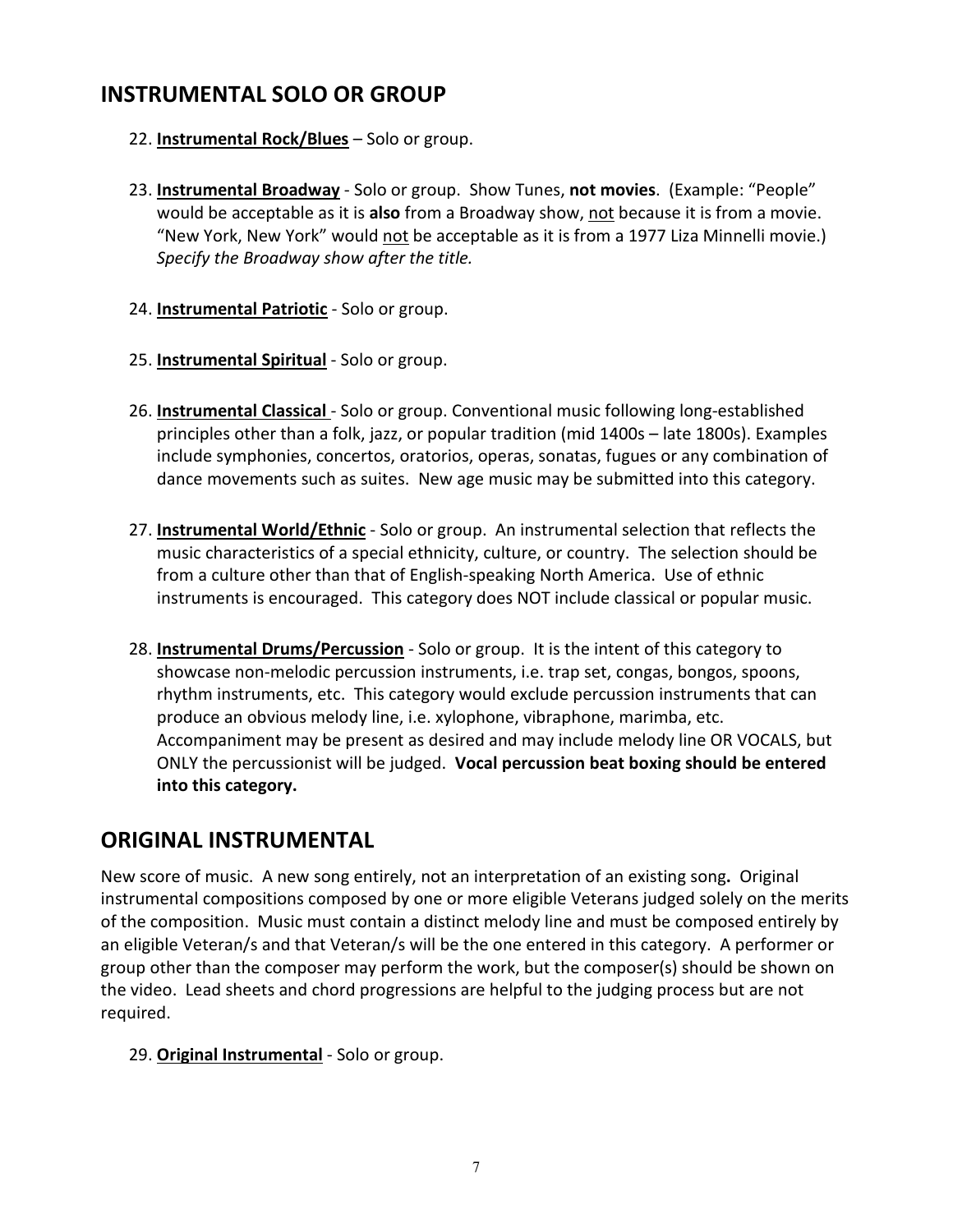## **BAND CATEGORIES**

To meet the criteria for the Band categories, the group must consist entirely of eligible Veterans and must include **at least 3 members (one must be a singer and at least two instrumentalists)**. Each group member must offer a significant musical contribution to the group. Entries into this category will be judged by the overall performance of the entire group (vocalists and instrumentalists). All group members must be shown on the video.

### 30. **Band – Country/Folk/Bluegrass/Pop**

### 31. **Band – Jazz/R&B/Soul/Rock/Blues**

## **SPECIAL RECOGNITION**

This category is for vocal or instrumental music entries that recognize individuals who exhibit creative expression through the use of music while possessing significant physical or psychological limitations. The intent of this category is to reinforce the concept of the arts as therapy, where an individual uses artistic expression to facilitate successful treatment outcomes.

### 32. **Special Recognition**

Entries in this special recognition categories **MUST** also include:

- **A Word document containing a typed statement/narrative** (25 to 225 words) composed by a VA staff person or the Veteran explaining why the Veteran is deserving of special recognition. **Entries submitted without a write-up will not be judged.**
- Consent form 10-3203 and 10-5345 (included in this handbook) must be signed and dated by the Veteran. The staff contact person submitting the entry for the Veteran should safeguard the signed consent forms at their VA facility.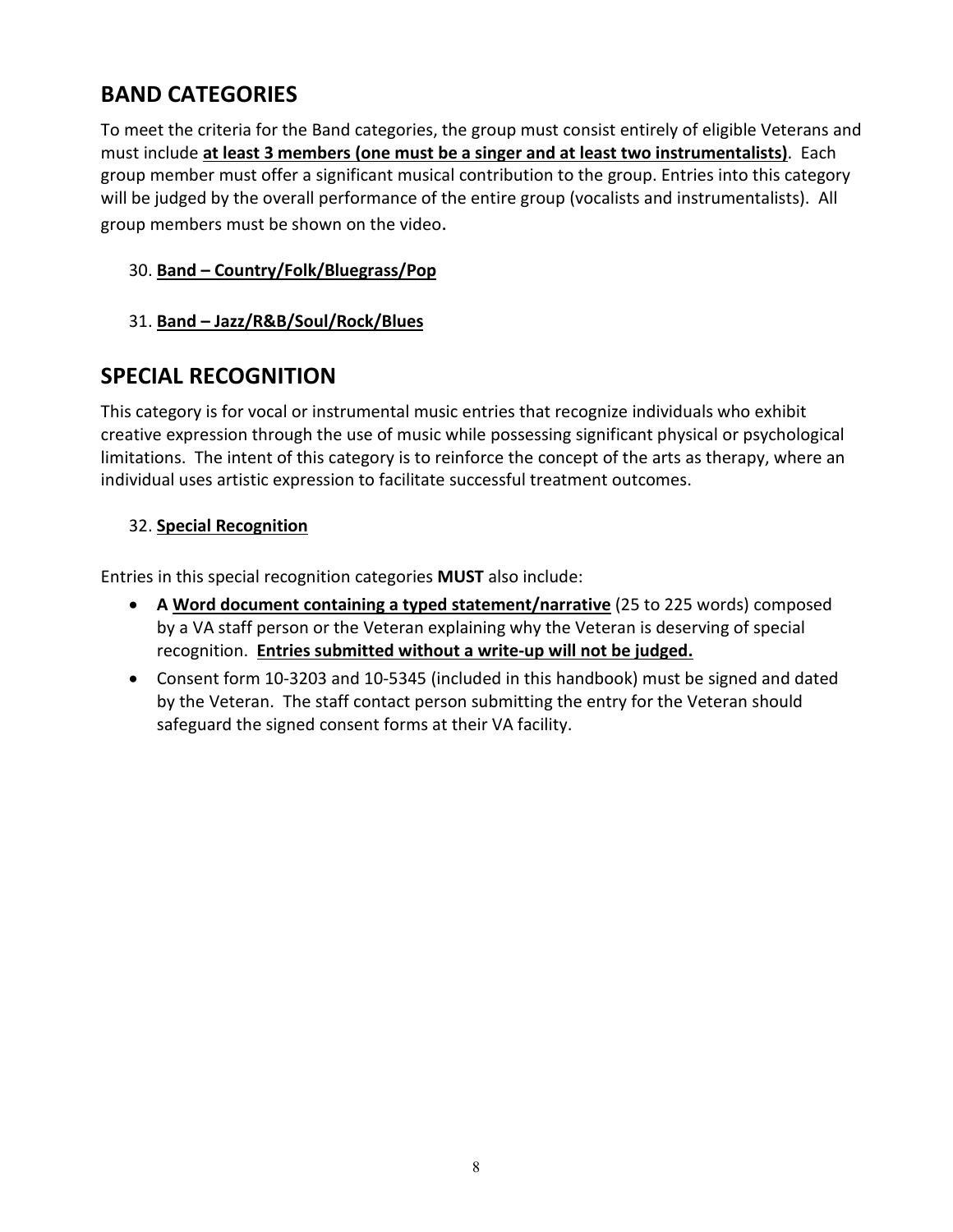# *Sample Music Judging Criteria*

### **Sample Music Judging Score Sheet**

| Category Number and Name: |  |
|---------------------------|--|
| Title of Entry:           |  |

#### **(All Categories EXCEPT Originals)**

| Intonation (unless piano)                  |  |  |  |  | 10 |
|--------------------------------------------|--|--|--|--|----|
| Rhythm                                     |  |  |  |  | 10 |
| Interpretation                             |  |  |  |  | 10 |
| <b>Stage Presence</b>                      |  |  |  |  | 10 |
| <b>Blend &amp; Cohesiveness (if group)</b> |  |  |  |  | 10 |

#### **TOTAL SCORE** \_\_\_\_\_\_\_

| (Originals)        |  |   |   |   |   |   |    |
|--------------------|--|---|---|---|---|---|----|
| <b>Melody Line</b> |  |   | 4 | ے | o | ٥ | 10 |
| Rhythm             |  | ∽ |   | ٮ |   | 8 | 10 |
| <b>Style</b>       |  | ∽ | 4 |   |   | 8 | 10 |
| Lyrics (if vocal)  |  |   |   | ت |   | 8 | 10 |

#### **TOTAL SCORE** \_\_\_\_\_\_\_

\*Note: References to diagnosis and explanations of emotional or personal content related to the entry or Veteran will not be read or communicated to the national judges. The exception to this rule is an entry submitted into a category that require a write-up.

# *How to Submit Entries to the National Competition*

### National Competition Entry Submission Process – Arts4Vets App

Entries may be submitted **only by facility staff contact persons** to the national level of the competition using the Arts4Vets App.

Non-VA Staff from other government Veteran medical facilities will not have upload access to the Arts4Vets App and may continue submit entries in other ways. Please reach out to the National Director or division chairpersons to coordinate.

Veterans will not be able to submit their own entries through to the national level of competition or directly into the Arts4Vets App. They must work with the VA facility where they are enrolled and meet the local competition deadline dates.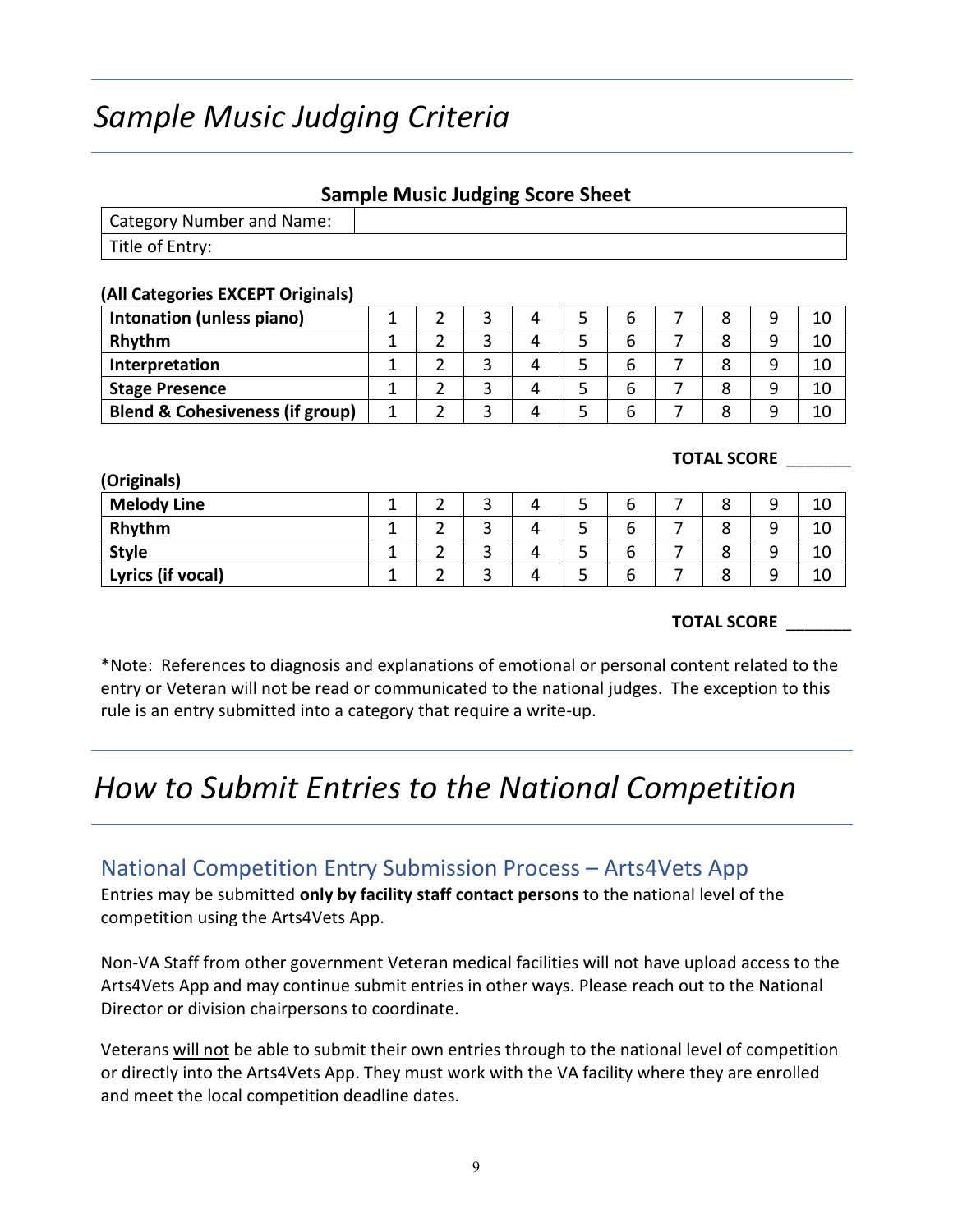# *Music Division Entry Form*

#### **VA Staff:** Obtain additional Veteran contact information to notify Veteran(s) of the competition results.

| Category Number and Name:             |  |
|---------------------------------------|--|
| Title of Entry:                       |  |
| Categories 11 & 23, specify from what |  |
| Broadway show:                        |  |

| Veteran Name:                                                                    |  |
|----------------------------------------------------------------------------------|--|
| Veteran E-mail:                                                                  |  |
| If entering an instrumental category,<br>what instrument is the Veteran playing: |  |

| Group Name:                                                                                                                         |                     |
|-------------------------------------------------------------------------------------------------------------------------------------|---------------------|
| Number of Veterans in Group:                                                                                                        |                     |
| List all accompanists – everyone that is visible or heard on the<br>video must be identified as an accompanist or eligible Veteran. | Accompanist's name: |

#### **Group Members:**

|                   |                  | Instrument     |       |                     |
|-------------------|------------------|----------------|-------|---------------------|
| <b>First Name</b> | <b>Last Name</b> | <b>Playing</b> | Email | <b>Phone Number</b> |
|                   |                  |                |       |                     |
|                   |                  |                |       |                     |
|                   |                  |                |       |                     |
|                   |                  |                |       |                     |
|                   |                  |                |       |                     |
|                   |                  |                |       |                     |

**File Name:** Files uploaded to the new Arts4Vets App will automatically be renamed to coordinate with the entry data. For local competition purposes, it is suggested to name the files in a way that works best for the local staff contact person(s). Suggestion: Division-Cat.#-Title of piece-vet initials

**Veterans: By submitting entries into the competition, you are confirming the following statement is true:** I/we have read all the rules for the division in which I/we am/are entering. If my/our entry places first at the national level, I/we understand that I/we will be invited to attend the National Veterans Creative Arts Festival. It is required that I/we attend and participate in rehearsals for the entire event.

#### **VA Staff Checklist:**

- Veteran meets the competition eligibility criteria
- Veteran is approved to enter the NVCA Competition as a representative of this VA facility
- Veteran has signed the necessary consent forms (10-3203 and if necessary, 10-5345)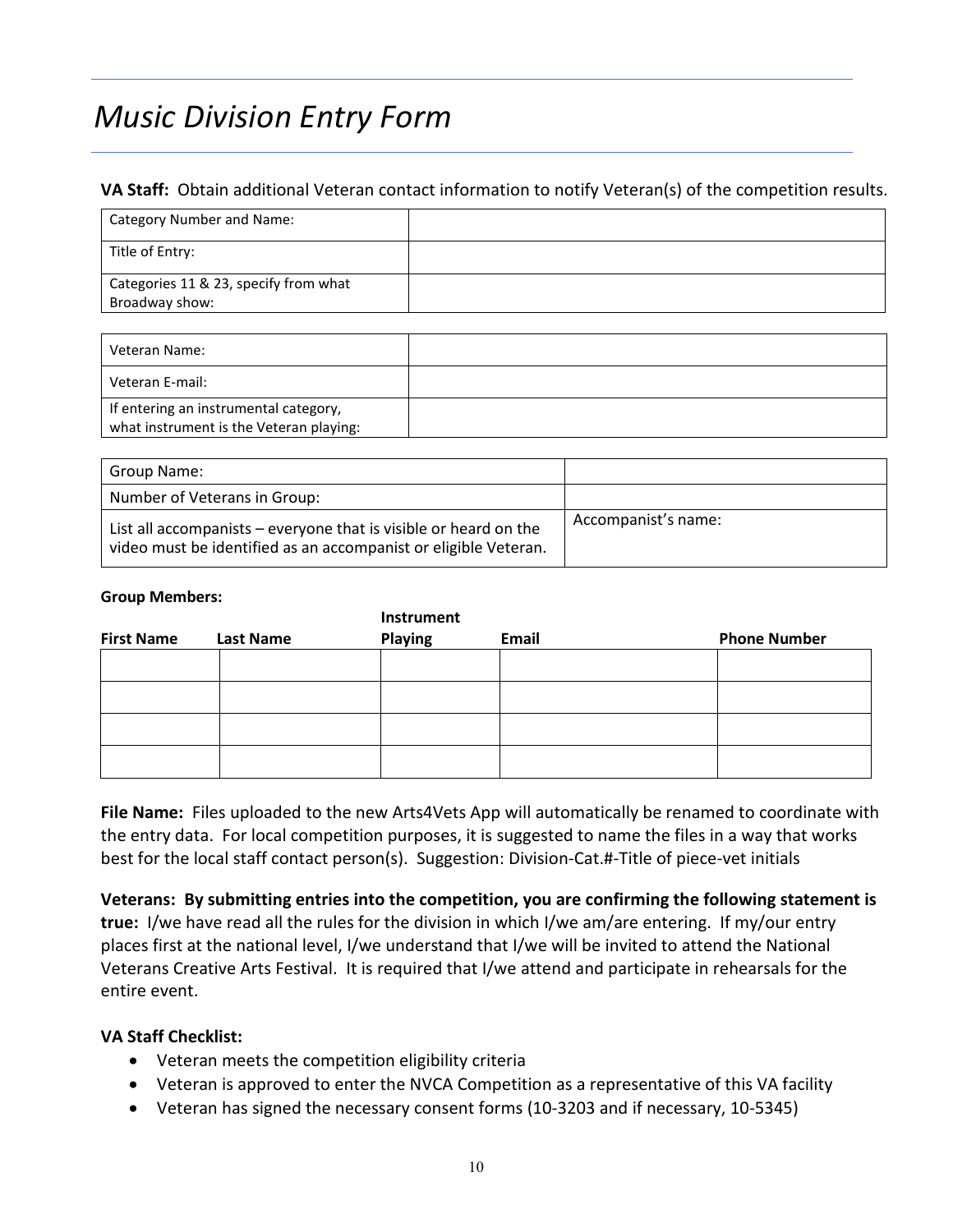#### **EACH VETERAN MUST SIGN FORM 10-3203 TO COMPETE IN THE LOCAL AND NATIONAL LEVEL**

**CREATIVE ARTS COMPETITIONS.** The signed form should not be submitted to the Arts4Vets App for national competition judging. The signed form must be safeguarded at the Veteran's VA facility.

## $\mathbf{\mathbf{\Sigma}}$  Department of Veterans Affairs

## **CONSENT FOR PRODUCTION AND USE OF VERBAL OR WRITTEN STATEMENTS, PHOTOGRAPHS, DIGITAL IMAGES, AND/OR VIDEO OR AUDIO RECORDINGS BY VA**

**NAME OF INDIVIDUAL WHOSE STATEMENT, LIKENESS, OR VOICE IS REQUESTED**

**NOTE:** The execution of this form does not authorize production or use of materials except as specified below. The specified material may be produced and used by VA for authorized purposes identified below, such as education of VA personnel, research activities, or promotional efforts. It may also be disclosed outside VA as permitted by law and as noted below. If the material is part of a VA system of records, it may be disclosed outside VA as stated in the "Routine Uses" in the "VA Privacy Act Systems of Records" published in the Federal Register.

The purpose of this form is to document your consent to the Department of Veterans Affairs' (VA) request to obtain, produce, and/or use a verbal or written statement or a photograph, digital image, and/or video or audio recording containing your likeness or voice. By signing this form, you are authorizing the production or use only as specified below.

You are NOT REQUIRED TO CONSENT TO VA's REQUEST to obtain, produce, and/or use your statement, likeness, or voice. Your decision to consent or refuse will not affect your access to any present or future VA benefits for which you are eligible.

You may rescind your consent at any time prior to or during production of a photograph, digital image, or video or audio recording, or before or during your provision of a verbal or written statement. You may rescind your consent after production is complete if the burden on VA of complying with that request is not unreasonable considering the financial and administrative costs, the ease of compliance that number of parties involved, and **the Veteran's VA facility and the Dept. of VA Office of National Veterans Sports Programs & Special Events.**

The photograph, digital image, and/or video or audio recording will be produced while I am (describe the activity or situation) (*To Be Completed by the Department of Veteran Affairs, if applicable)* 

**A participant in an adaptive sport or creative arts therapy program sponsored by the Veteran's VA facility and the Office of National Veterans Sports Programs and Special Events (NVSP&SE) and the American Legion Auxiliary.**

#### **Check at least one of the following (to be completed by VA)**

 $\vert X \vert$  I hereby voluntarily and without compensation authorize Department of Veterans Affairs NVSP&SE and/or the Veteran's VA facility to produce a photograph, digital image, and/or video or audio recording of me (or of the above named individual if the individual is legally unable to give consent).

 $\vert X \vert$  I hereby voluntarily and without compensation authorize Department of Veterans Affairs NVSP&SE and/or the Veteran's VA facility to obtain or use a verbal or written statement from me (or the of the above named individual if the individual is legally unable to give consent).